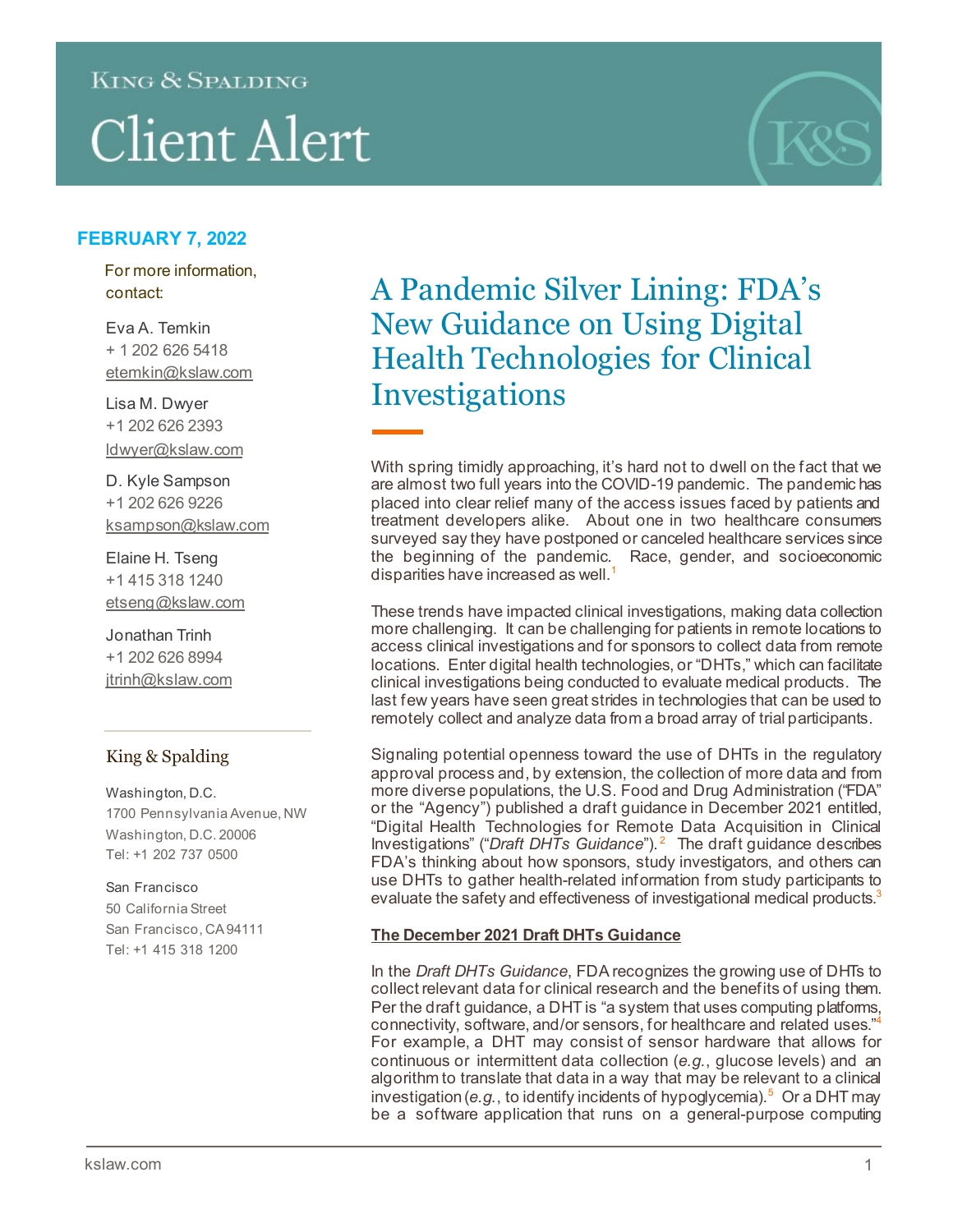

platform (*e.g.*, a mobile phone, tablet, or smart watch) to administer electronic outcome assessments (*e.g.*, memory tests). $<sup>6</sup>$  $<sup>6</sup>$  $<sup>6</sup>$ </sup>

The *Draft DHTs Guidance* notes that many DHTs potentially used in clinical investigations will "meet the definition of a device under the Federal Food, Drug, and Cosmetic Act (FD&C Act)."<sup>[7](#page-4-6)</sup> The draft guidance makes clear that this fundamental question is "outside the scope" of the draft guidance, while also noting that devices intended for use in clinical investigations are generally exempt from premarket clearance or approval requirements (as long as the clinical investigationis compliantwith 21 C.F.R. Part [8](#page-4-7)12).  $^8$  Instead, the draft guidance focuses on the utility of DHTs—if selected, validated, and managed appropriately—to facilitate remote collection of data that can then be used in support of medical product evaluation.<sup>[9](#page-4-8)</sup> Specifically, given their technological capabilities (*e.g.*, their ability to remotely gather data directly from participants at any time and wherever they are geographically located), DHTs can offer opportunities to gather clinical data that can be elusive in centralized trials.<sup>[10](#page-4-9)</sup> For example, DHTs can acquire data from study participants who may otherwise be unable to report their experiences, such as infants or persons with cognitive impairments.[11](#page-4-10) DHTs can also collect a broad range of data, including clinical, physiological, psychological, behavioral, or functional information.<sup>12</sup> Accordingly, DHTs can help sponsors expand their clinical research to include more information from a more diverse group of participants and transcend barriers inherent to centralized trials.

To fully harness the potential of DHTs, the *Draft DHTs Guidance* provides recommendations on the information that sponsors should include in an investigational new drug ("IND") or investigational device exemption ("IDE") application for a clinical investigation in which the sponsor plans to use a DHT or in a marketing application that includes such a clinical investigation.<sup>[13](#page-4-12)</sup> Those recommendations relate to:

- The selection of DHTs that are suitable for use in a clinical investigation;
- The description of DHTs in regulatory submissions;
- Verification and validation of DHTs for use in a clinical investigation;
- The definition and evaluation of clinical endpoints from data collected using DHTs;
- Risk management considerations when using DHTs;
- The protection and retention of records; and
- Additional sponsor and investigator considerations for using DHTs in a clinical investigation.<sup>14</sup>

Each of these topics is briefly summarized in the following sections.

#### **Fit-for-Purpose**

FDA encourages sponsors to perform a self-assessment to ensure that a proposed DHT is "fit-for-purpose" or suitable for use in the specific clinical investigation—and that the data collected ultimately will be reliable for regulatory decision-making.<sup>[15](#page-4-14)</sup> This inquiry should consider the clinical event or the characteristic of the disease/condition to be measured, the proposed clinical investigation population, the design of the clinical investigation, characteristics of the DHT that may influence trial participant use, and whether the participant's own DHT and/or general-purpose computing platform may be appropriate for data collection. <sup>[16](#page-4-15)</sup> For example, the sponsor may factor in: (1) a trial population's education, language, and age; (2) the design (*e.g.*, material, size, weight, appearance, portability) and ease of use of the DHT; (3) battery life and charging needs; (4) operational specifications (*e.g.*, data storage, capacity, frequency of data transmission); (5) the availability and capacity of participants' and the sponsor's network systems; and (6) the advantages and disadvantages of allowing participants to use their own DHTs or general-purpose computing platforms during the clinical investigation.<sup>17</sup>

#### **Description**

FDA instructs sponsors to include in their regulatory submissions an explanation on why the DHT is fit-for-purpose for use in the clinical investigation.[18](#page-4-17) This explanation should also include basic information about the DHT (*e.g.*, what it is, how it is used, what data will be collected, how the data will be maintained, etc.). <sup>[19](#page-4-18)</sup>

#### **Verification, Validation, and Usability**

FDA expects sponsors to confirm, through verification and validation activities, that their proposed DHTs are fit-forpurpose. FDA requests sponsors to submit relevant verification and validation data with respect to the DHT(s) used, as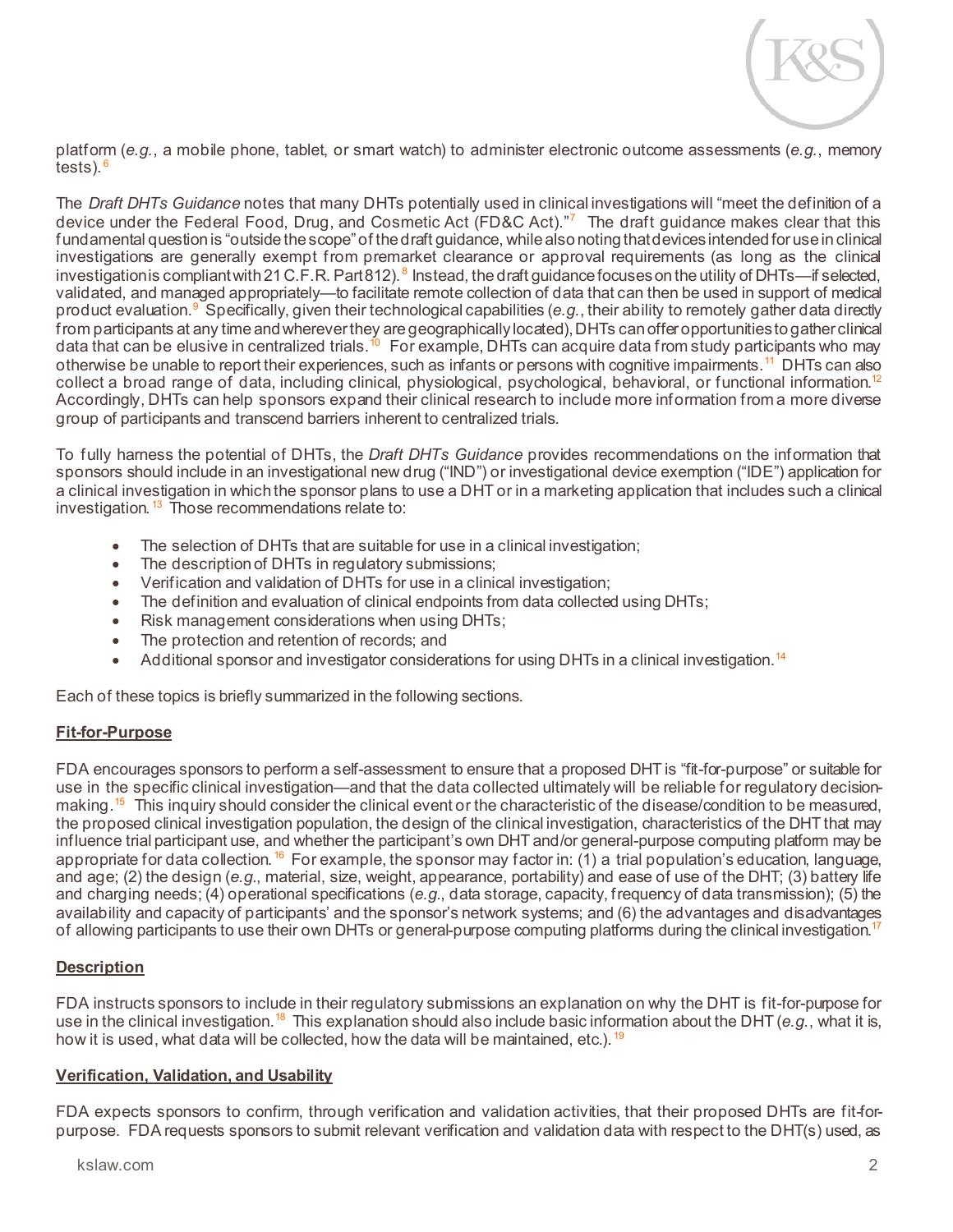

well as any general-computing platform used and any DHT modifications made as a result of verification and validation testing (*e.g.*, benchtop studies, studies in healthy volunteers, studies in individuals representing the clinical investigation population, and usability testing).<sup>[20](#page-4-19)</sup> FDA defines "verification" as "confirmation by examination and provision of objective evidence that the physical parameter that the DHT measures . . . is measured accurately and precisely over time."<sup>21</sup> By comparison, FDA defines "validation" as "confirmation by examination and provision of objective evidence that the selected DHT appropriately assesses the clinical event or characteristic in the proposed participant population. $22$  Of particular note, in addition to various testing and assessments of the DHT (including, for example, interoperability of the DHT and the impact of any utilized computing platforms on DHT software functionality), the *Draft DHTs Guidance* announces FDA's expectation that sponsors will conduct their own usability studies as part of the validation process to ensure that participants can use the DHT as directed in the trial protocol.<sup>[23](#page-4-22)</sup> "Usability studies are a critical component in confirming the suitability of the DHT and/or general-purpose computing platform for the proposed clinical investigation," the draft guidance notes, though it also leaves open the option for sponsors to leverage verification and validation data from DHT manufacturers or other third parties, as appropriate.<sup>[24](#page-4-23)</sup>

#### **Clinical Endpoints**

FDA asks sponsors to include in their submissions a description and justification of any clinical endpoint(s) measured from data collected by a DHT. [25](#page-4-24) The *Draft DHTs Guidance* explains that the methods used to evaluate the endpoint should be well-defined and reliable.<sup>[26](#page-4-25)</sup> If the sponsor selects a novel clinical endpoint, FDA recommends seeking input from the relevant review division as well as other stakeholders.<sup>[27](#page-4-26)</sup>

#### **Statistical Analysis**

FDA looks for submissions that discuss the analyses of data collected from DHTs in their statistical analysis plans.<sup>28</sup> These plans should pre-specify the definition of the endpoint(s), the source data, and intercurrent events (*i.e.*, events that contribute to missing or erroneous data) and how the sponsor will account for them. $29$ 

#### **Risk Considerations**

FDA recommends that sponsors, investigators, and institutional review boards ("IRBs") evaluate any risks, including clinical and privacy-related risks, that may be associated with the use of DHTs for remotely gathering data.  $30\text{ }\text{FDA}$  $30\text{ }\text{FDA}$ indicates that some risks may need to be assessed by the IRB, relayed to study participants in the informed consent document, and addressed by the sponsor in the submission.<sup>[31](#page-4-30)</sup> These risks could include, among others: (1) the risk of injury to the participant; (2) when measurements are used in the administration of the investigational product or treatment of a participant, the risk of erroneous measurements; (3) the risk of cybersecurity attacks targeting the proper functionality of the DHT; (4) the risk of cybersecurity breaches and unauthorized access to patient data; (5) the risk of potential disclosure of participant identifiable information; and (6) risks relevant to obtaining a participant's informed consent.<sup>[32](#page-4-31)</sup>

#### **Record Protection and Retention**

FDA requires sponsors and investigators to record and retain data captured by the DHT in accordance with FDA's record retention regulations for sponsors and investigators.<sup>[33](#page-5-0)</sup> FDA also recommends that sponsors and investigators refer to FDA's draft guidance for industry entitled, "Use of Electronic Records and Electronic Signatures in Clinical Investigations Under 21 CFR Part 11—Questions and Answers";discuss with the appropriate review division the type of DHT data being recorded and submitted to FDA; transmit DHT data to a durable electronic data repository; and maintain the source data as part of adequate and accurate case histories.<sup>[34](#page-5-1)</sup>

#### **Other Considerations**

Finally, FDA summarizes the specific responsibilities for sponsors and investigators when using DHTs to remotely collect data during a clinical investigation.<sup>35</sup>

Figure 1 below summarizes FDA's recommendations for the fit-for-use assessment, regulatory submission, and additional considerations.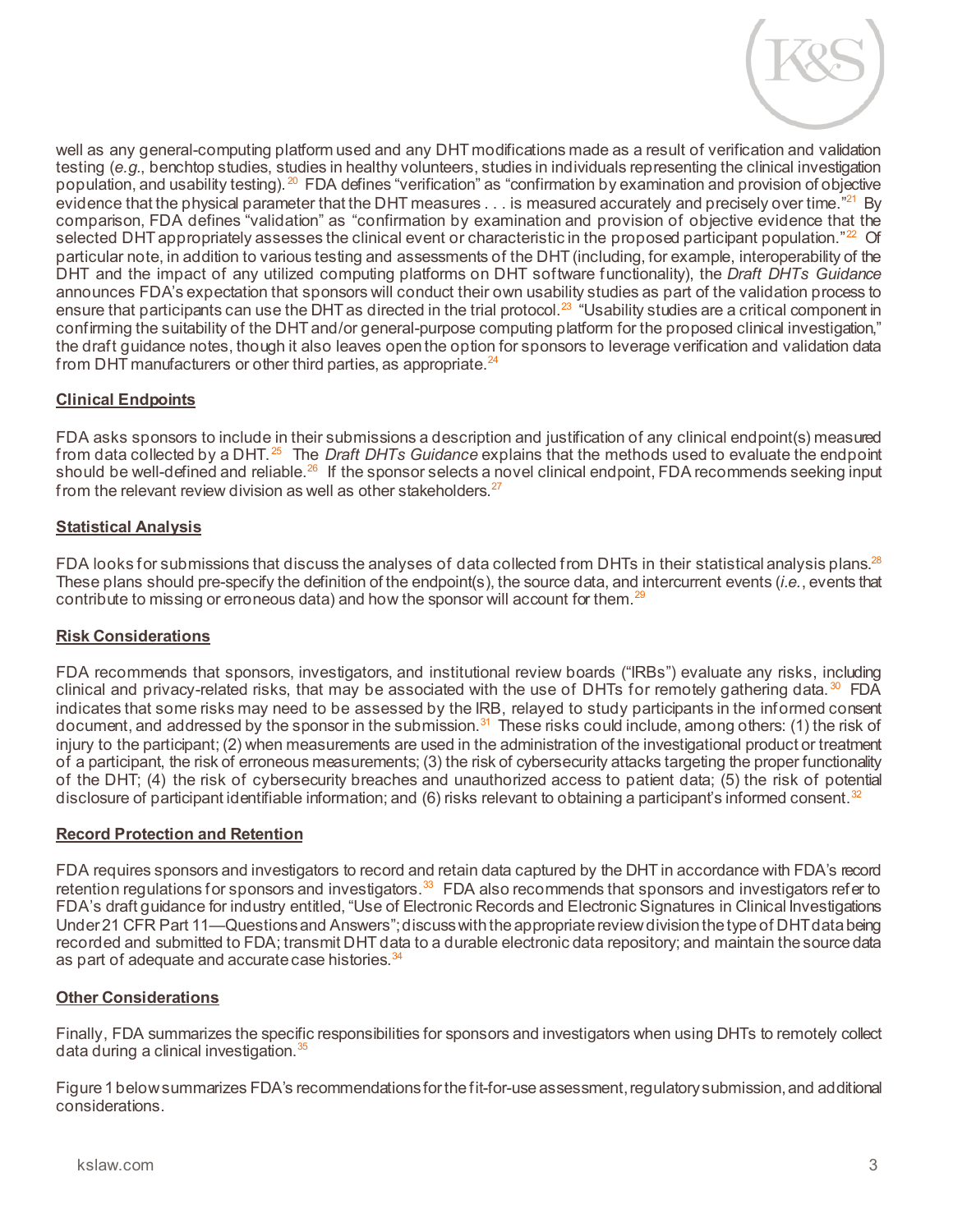

### **Figure 1. Considerations for Use of DHTs in Clinical Investigations**



King & Spalding LLP regularly counsels manufacturers and other life sciences companies on FDA's regulation of drugs<br>and devices, including applicability of FDA regulations to diagnostic and digital health technologies and

\* \* \*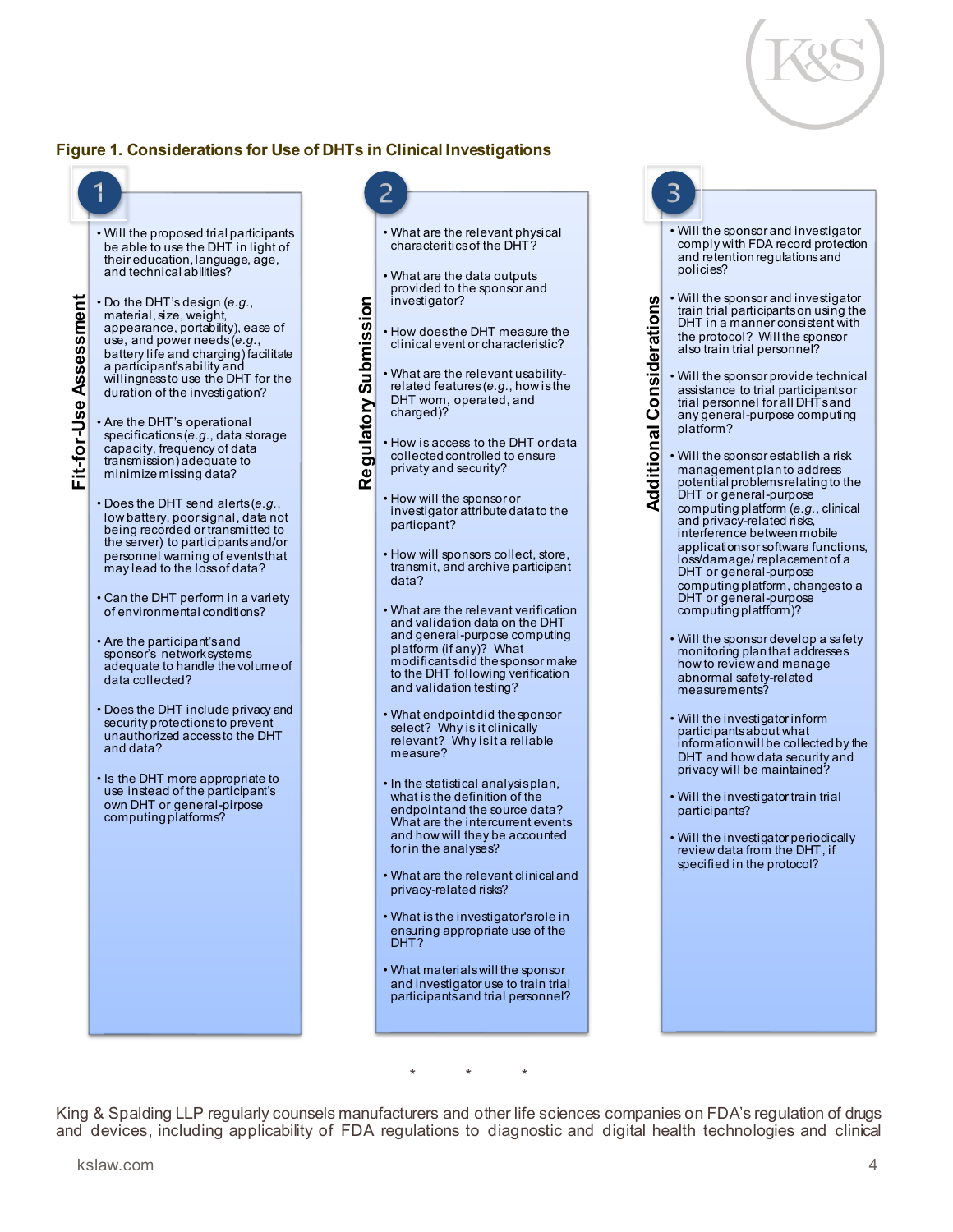

investigations for and development and submission of marketing applications, where applicable. Comments on the *Draft DHTs Guidance* are due on March 23, 2022. Please let us know if you have any questions regarding this draft guidance, or if you would like to consider submitting a comment.

#### **ABOUT KING & SPALDING**

Celebrating more than 130 years of service, King & Spalding is an international law firm that represents a broad array of clients, including half of the Fortune Global 100, with 1,200 lawyers in 22 offices in the United States, Europe, the Middle East and Asia. The firm has handled matters in over 160 countries on six continents and is consistently recognized for the results it obtains, uncompromising commitment to quality, and dedication to understanding the business and culture of its clients.

This alert provides a general summary of recent legal developments. It is not intended to be and should not be relied upon as legal

advice. In some jurisdictions, this may be considered "Attorney Advertising." View ou[r Privacy Notice](https://www.kslaw.com/pages/privacy-notice).

| ABU DHABI | CHARLOTTE        | <b>GENEVA</b>      | MOSCOW            | RIYADH               | TOKYO            |
|-----------|------------------|--------------------|-------------------|----------------------|------------------|
| ATLANTA   | CHICAGO          | HOUSTON            | NEW YORK          | <b>SAN FRANCISCO</b> | WASHINGTON, D.C. |
| AUSTIN    | <b>DUBAI</b>     | LONDON             | NORTHERN VIRGINIA | SILICON VALLEY       |                  |
| BRUSSELS  | <b>FRANKFURT</b> | <b>LOS ANGELES</b> | <b>PARIS</b>      | SINGAPORE            |                  |

- <span id="page-4-1"></span><sup>2</sup> U.S. Food & Drug Admin., DIGITAL HEALTH TECHNOLOGIES FOR REMOTE DATA ACQUISITION IN CLINICAL INVESTIGATIONS: GUIDANCE FOR INDUSTRY, INVESTIGATORS, AND OTHER STAKEHOLDERS ("Draft DHTs Guidance") (Dec. 2021).<br><sup>3</sup> *Id.* at 1.<br><sup>4</sup> *Id.*
- <span id="page-4-2"></span>
- 
- <span id="page-4-5"></span><span id="page-4-4"></span><span id="page-4-3"></span> $\frac{5}{6}$  *Id.* at 3.<br> $\frac{6}{7}$  *Id.* at 1–2.
- 
- 

————

<span id="page-4-7"></span><span id="page-4-6"></span><sup>8</sup> *Id.* at 2 n.6, 4. For a clinical investigation of a drug or biologic involving a DHT that is an uncleared or unapproved device, FDA expects sponsors to comply with both Parts 812 (for the device DHT) and 312 (for the drug/biologic). This includes submission of an IDE application under Part 812 if the DHT is a "significant risk" device. In these cases, FDA encourages sponsors to consult CDRH to streamline the information needed to support an IDE application. Id. at 4 n.14.

- <span id="page-4-14"></span><span id="page-4-13"></span><span id="page-4-12"></span><span id="page-4-11"></span><span id="page-4-10"></span><span id="page-4-9"></span><span id="page-4-8"></span>application. *Id.* at 4 n.14.<br><sup>9</sup> *Id.* at 2.<br><sup>11</sup> *Id.* at 3-4.<br><sup>11</sup> *Id.* at 3.<br><sup>12</sup> *Id.* at 3.<br><sup>12</sup> *Id.* at 3.<br><sup>14</sup> *Id.* at 6-22.<br><sup>15</sup> *Id.* at 6-22.<br><sup>16</sup> *Id.* at 6-22.<br><sup>19</sup> *Id.* at 6-9.<br><sup>29</sup> *Id.* at 9-10.<br><sup>21</sup> *I*
- <span id="page-4-23"></span><span id="page-4-22"></span><span id="page-4-21"></span><span id="page-4-20"></span><span id="page-4-19"></span><span id="page-4-18"></span><span id="page-4-17"></span><span id="page-4-16"></span><span id="page-4-15"></span>
- <span id="page-4-25"></span><span id="page-4-24"></span>

<span id="page-4-26"></span>

<span id="page-4-27"></span>

<span id="page-4-29"></span><span id="page-4-28"></span>

<span id="page-4-31"></span><span id="page-4-30"></span>

————

<span id="page-4-0"></span><sup>&</sup>lt;sup>1</sup> Teva Pharm. Indus. Ltd., Press Release, *Research Finds COVID Pandemic Worsened Health Equity Gap*, Business Wire (Feb. 1, 2022),<br>https://www.tevausa.com/news-and-media/press-releases/research-finds-covid-pandemic-wors